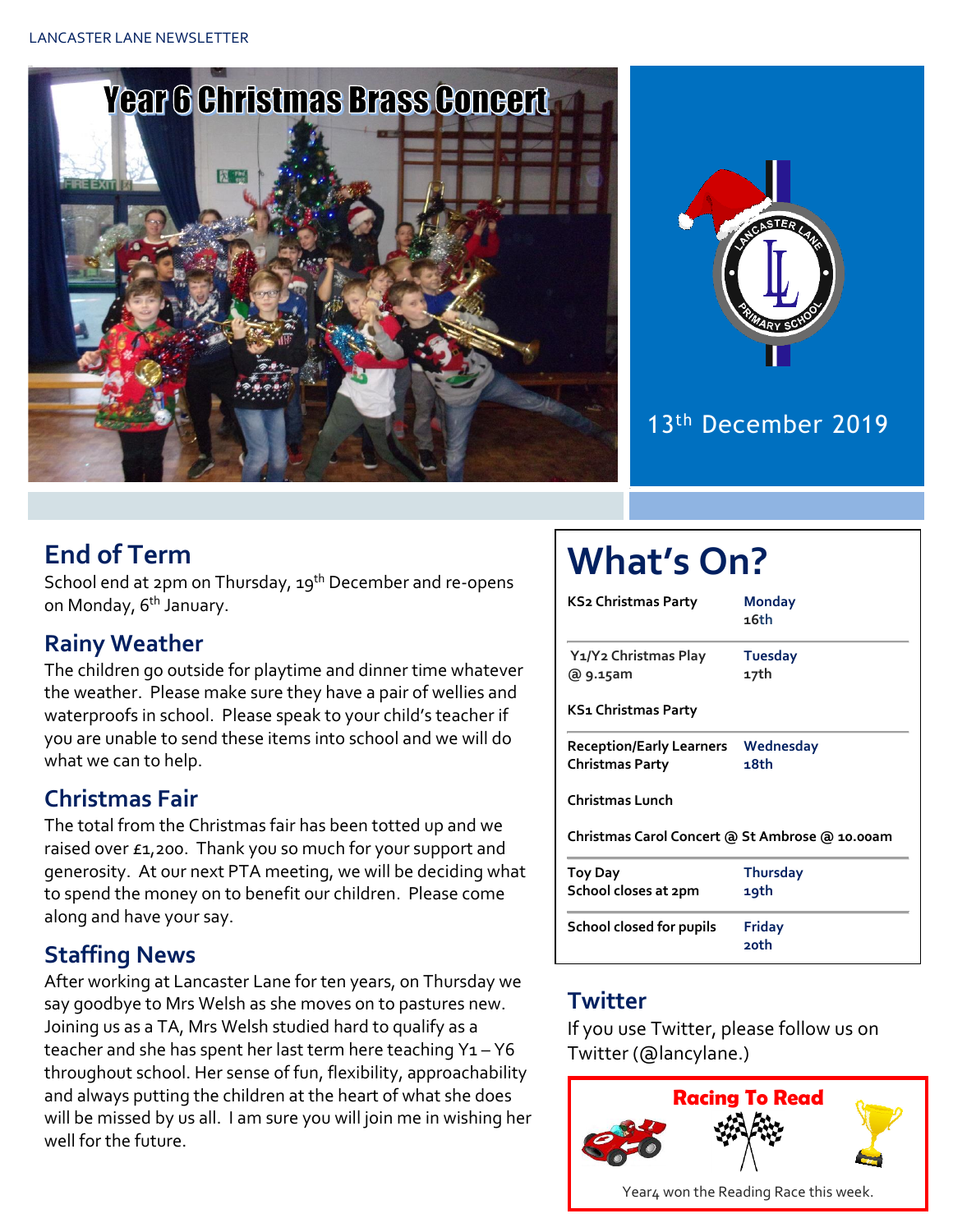#### **Football**

Congratulations to the football team who were runners up in the football tournament attended at Blackburn Rovers last week. They were narrowly beaten in the final but did themselves – and the school – proud.

#### **Christmas Parties**

Children can come in party clothes on the day of their party. Any food should be taken to their classroom on the day.

#### **Wedding News**

Congratulations to Mr Clucas and Charlotte on becoming man and wife on Saturday. Warmest congratulations from us all.

#### **Team Points**

The Squirrels have won most team points this term and so may come in non-school uniform on Thursday.

## **Toy Day**

On Thursday, the children may bring in toys and games to play with their friends and teachers. Please do not send in anything electronic, valuable or precious as Lancaster Lane School cannot be responsible for any loss or damage to personal items.

# **Christmas Plays**

It's Y1 and Y2's turn to perform their play for their parents on Tuesday at 9.15am. If you are coming along to watch, please be courteous to our neighbours by not blocking their driveways.

#### **Christmas Jumper day**

Thank you for your donations on Christmas Jumper Day for Save the Children charity. The amount raised will be counted up next week.

## **Carol Concert**

Y2 – Y6 will be walking to St Ambrose Church on Wednesday morning (18th) to listen to the singalongers sing their Christmas carols and songs. The concert starts at 10am; please come along and join us if you can.

## **Singalongers**

The Year 5 singalongers have sung their hearts out this week. Firstly, they sang for the visitors at the Leyland Care Centre on Monday then for the staff at St Catherine's Hospice on Tuesday before four of them joining children from our cluster of songs to sing carols to raise money for the hospice.

#### **Baby News**

Congratulations to Alisa (Y3) and Harley (Rec) on the birth of their baby brother Oakley. Welcome to the world, little one!



Singing at St Catherine's Hospice



Congratulations to Mr Clucas on his wedding day.



We all had fun at the Panto...<br>Oh no we didn't, Oh you ... Oh no we didn't, Oh yes we did!<br>Oh no we didn't, Oh yes we did!